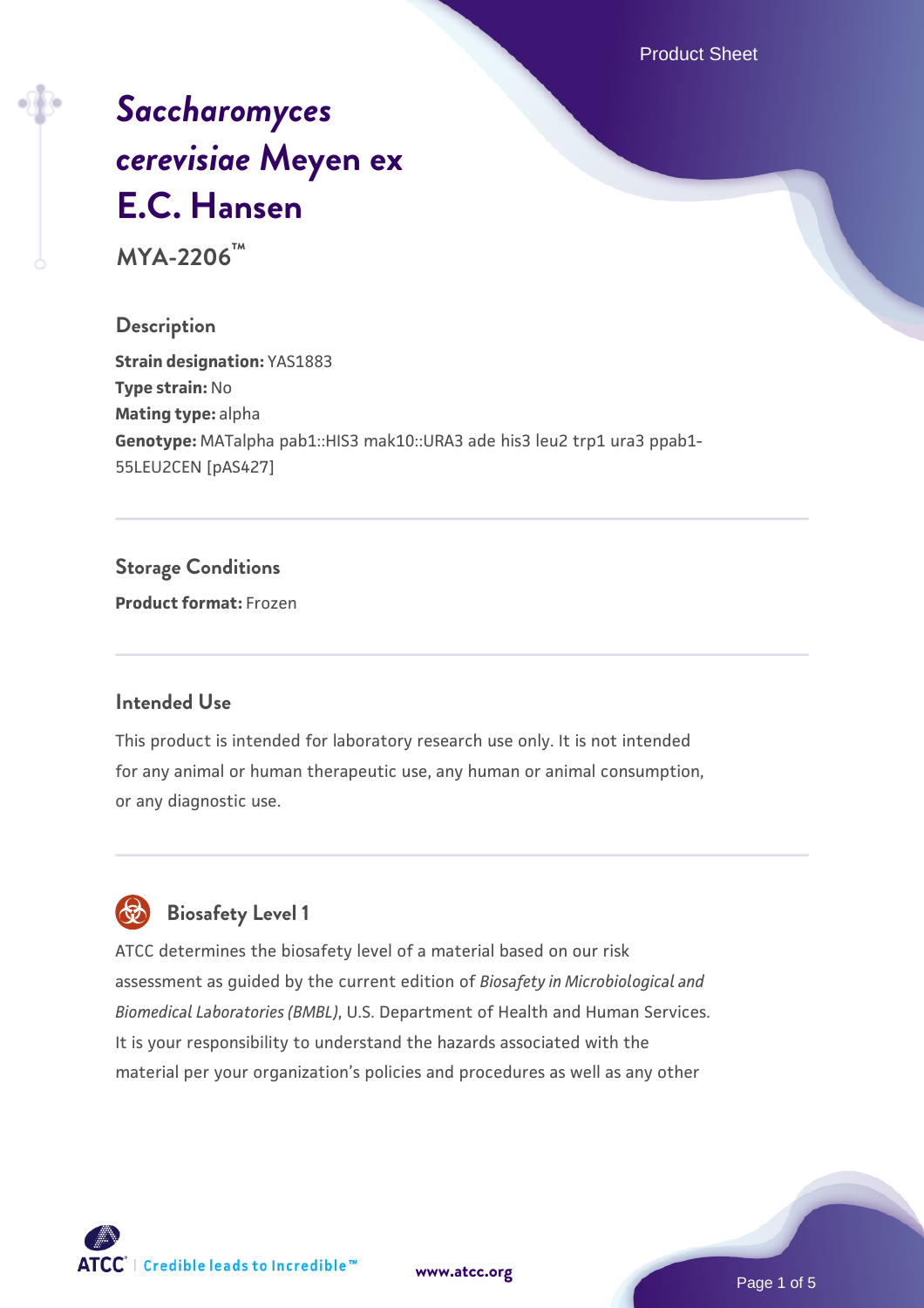### **[Saccharomyces cerevisiae](https://www.atcc.org/products/mya-2206)** [Meyen ex E.C. Hansen](https://www.atcc.org/products/mya-2206) **MYA-2206**

applicable regulations as enforced by your local or national agencies.

ATCC highly recommends that appropriate personal protective equipment is always used when handling vials. For cultures that require storage in liquid nitrogen, it is important to note that some vials may leak when submersed in liquid nitrogen and will slowly fill with liquid nitrogen. Upon thawing, the conversion of the liquid nitrogen back to its gas phase may result in the vial exploding or blowing off its cap with dangerous force creating flying debris. Unless necessary, ATCC recommends that these cultures be stored in the vapor phase of liquid nitrogen rather than submersed in liquid nitrogen.

### **Certificate of Analysis**

For batch-specific test results, refer to the applicable certificate of analysis that can be found at www.atcc.org.

#### **Growth Conditions**

**Medium:**  [ATCC Medium 1245: YEPD](https://www.atcc.org/-/media/product-assets/documents/microbial-media-formulations/1/2/4/5/atcc-medium-1245.pdf?rev=705ca55d1b6f490a808a965d5c072196) **Temperature:** 25°C

### **Material Citation**

If use of this material results in a scientific publication, please cite the material in the following manner: *Saccharomyces cerevisiae* Meyen ex E.C. Hansen (ATCC MYA-2206)



**[www.atcc.org](http://www.atcc.org)**

Page 2 of 5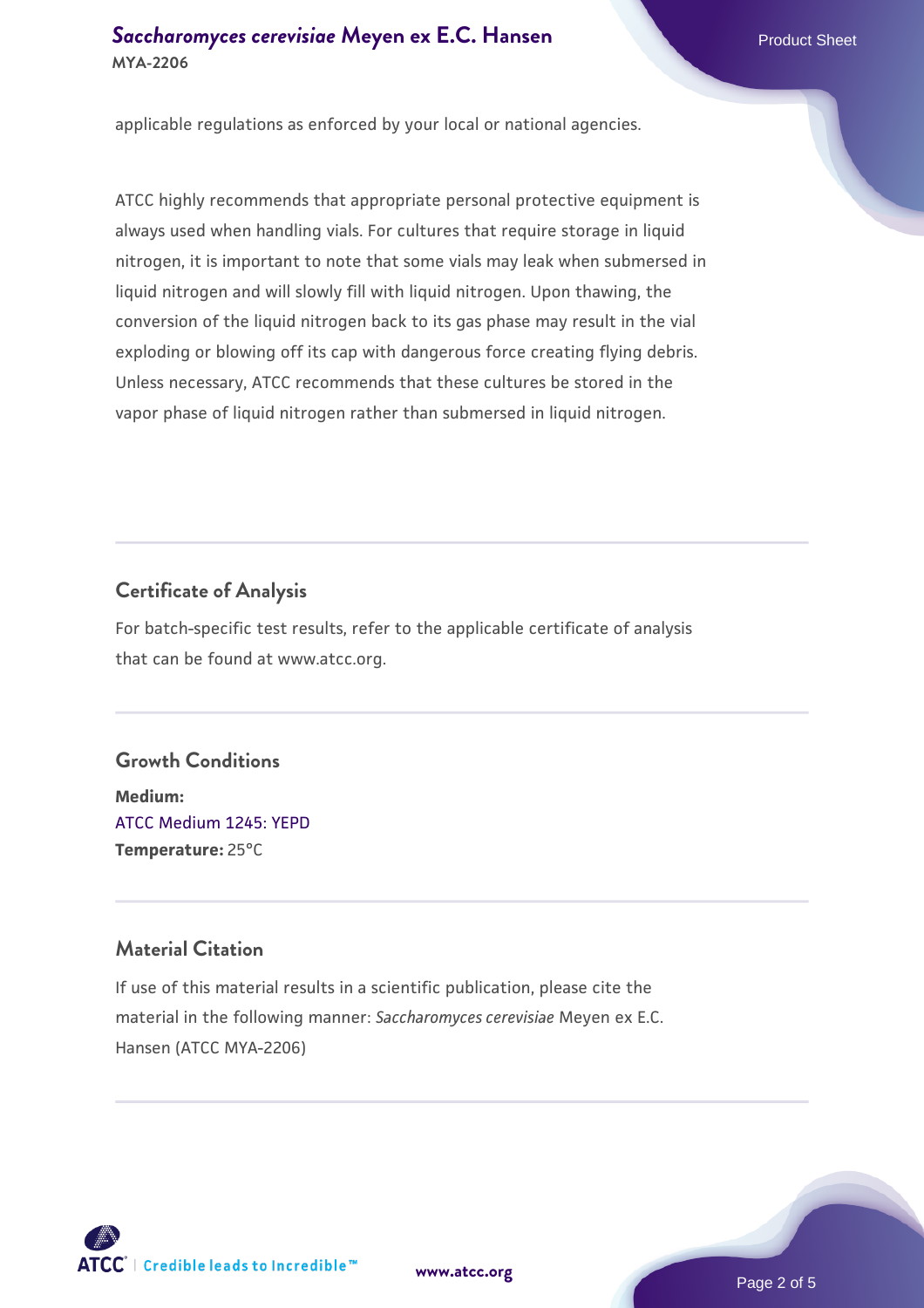## **[Saccharomyces cerevisiae](https://www.atcc.org/products/mya-2206)** [Meyen ex E.C. Hansen](https://www.atcc.org/products/mya-2206)

**MYA-2206**

### **References**

References and other information relating to this material are available at www.atcc.org.

### **Warranty**

The product is provided 'AS IS' and the viability of ATCC® products is warranted for 30 days from the date of shipment, provided that the customer has stored and handled the product according to the information included on the product information sheet, website, and Certificate of Analysis. For living cultures, ATCC lists the media formulation and reagents that have been found to be effective for the product. While other unspecified media and reagents may also produce satisfactory results, a change in the ATCC and/or depositor-recommended protocols may affect the recovery, growth, and/or function of the product. If an alternative medium formulation or reagent is used, the ATCC warranty for viability is no longer valid. Except as expressly set forth herein, no other warranties of any kind are provided, express or implied, including, but not limited to, any implied warranties of merchantability, fitness for a particular purpose, manufacture according to cGMP standards, typicality, safety, accuracy, and/or noninfringement.

### **Disclaimers**

This product is intended for laboratory research use only. It is not intended for any animal or human therapeutic use, any human or animal consumption, or any diagnostic use. Any proposed commercial use is prohibited without a license from ATCC.

While ATCC uses reasonable efforts to include accurate and up-to-date information on this product sheet, ATCC makes no warranties or representations as to its accuracy. Citations from scientific literature and

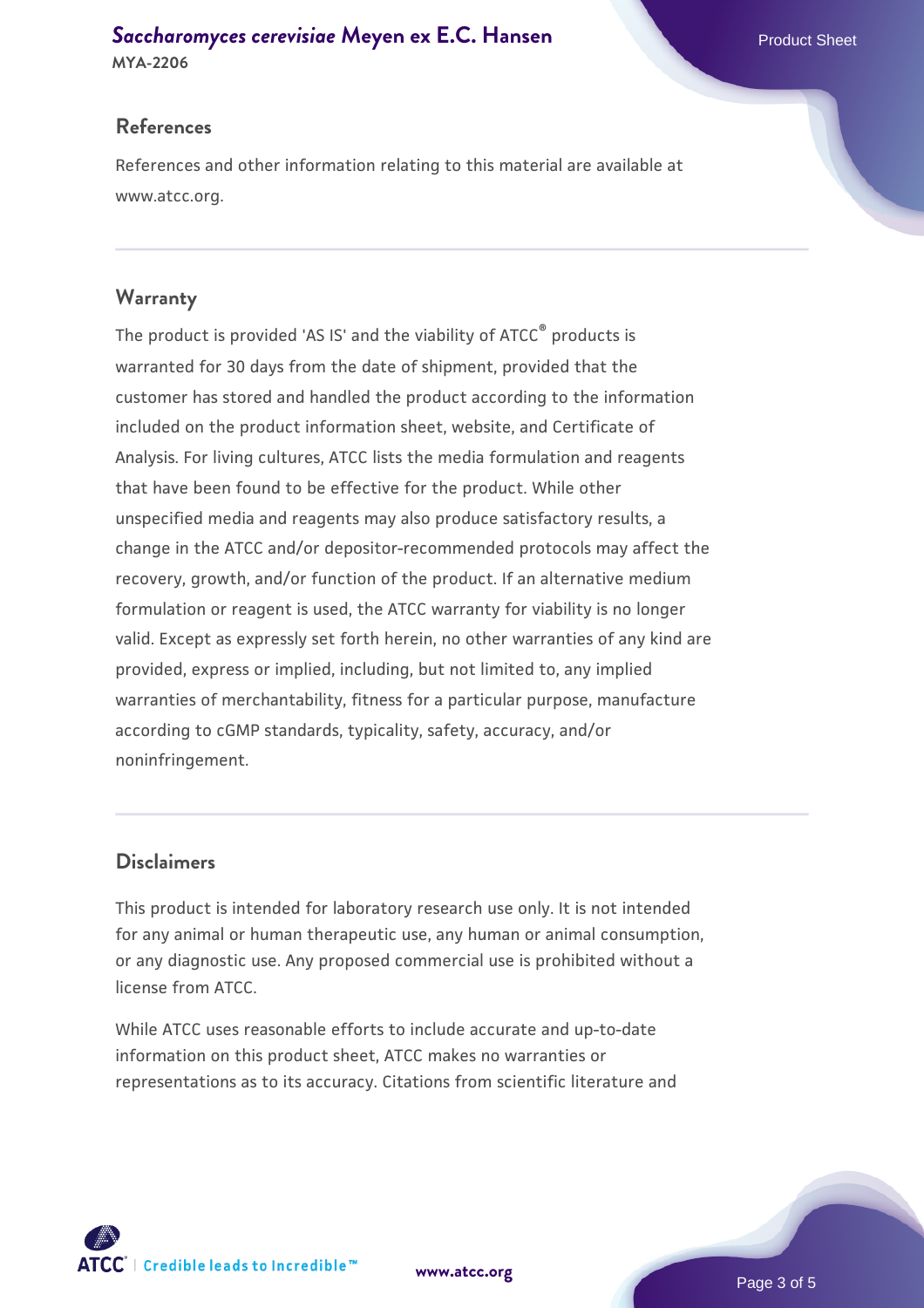patents are provided for informational purposes only. ATCC does not warrant that such information has been confirmed to be accurate or complete and the customer bears the sole responsibility of confirming the accuracy and completeness of any such information.

This product is sent on the condition that the customer is responsible for and assumes all risk and responsibility in connection with the receipt, handling, storage, disposal, and use of the ATCC product including without limitation taking all appropriate safety and handling precautions to minimize health or environmental risk. As a condition of receiving the material, the customer agrees that any activity undertaken with the ATCC product and any progeny or modifications will be conducted in compliance with all applicable laws, regulations, and guidelines. This product is provided 'AS IS' with no representations or warranties whatsoever except as expressly set forth herein and in no event shall ATCC, its parents, subsidiaries, directors, officers, agents, employees, assigns, successors, and affiliates be liable for indirect, special, incidental, or consequential damages of any kind in connection with or arising out of the customer's use of the product. While reasonable effort is made to ensure authenticity and reliability of materials on deposit, ATCC is not liable for damages arising from the misidentification or misrepresentation of such materials.

Please see the material transfer agreement (MTA) for further details regarding the use of this product. The MTA is available at www.atcc.org.

### **Copyright and Trademark Information**

© ATCC 2021. All rights reserved. ATCC is a registered trademark of the American Type Culture Collection.

### **Revision**

This information on this document was last updated on 2021-05-20



**[www.atcc.org](http://www.atcc.org)**